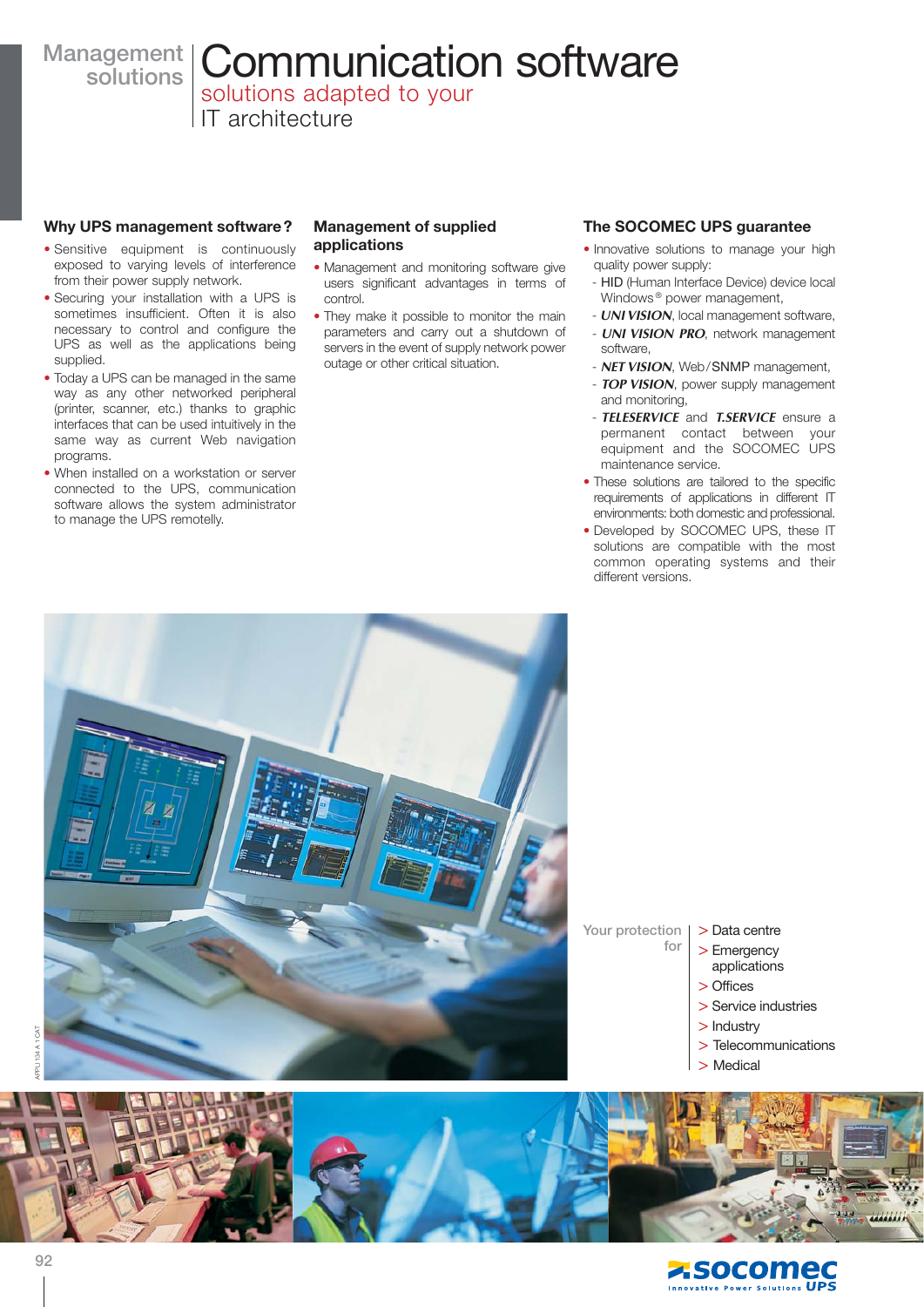## **Monitoring and shutdown**

#### **• UNI VISION**

Software free of charge on the website **www.socomec.com**

**UNI VISION** software allows the UPS to be managed from a workstation or server. The UPS can also be monitored from the other stations connected to the local network when exists.

The main functions are as follows:

- local and remote UPS monitoring using an internet browser,<br>automatic shutdown
- automatic shutdown of local workstations or servers on which **UNI VISION** runs,
- events data log (status changes and alarms),
- notification of faults via e-mail to up to 8 addresses.

 $\mathbb{B}$ 

**• UNI VISION PRO**

Workstation/server with *UNI VISION PRO* installed (shutdown and display)

**UNI VISIÖN** 

Management of a UPS connected to a local server via RS 232

The **UNI VISION PRO** software answers to professional need. Similar features of **UNI VISION**, with several additional function, such as to program and carry out the automatic shutdown of remote serverbased workstations connected to the network.

The UPS can also be programmed by networked server-based workstations.

- The main functions are as follows:
- UPS monitoring via Web browser,

Netv

 $\mathbf{A}$ 

RS232

- local shutdown of the server on which **UNI VISION PRO** runs,
- remote shutdown (optional) by Java shutdown client,
- notification of faults via e-mail to up to 8 addresses.

## **• HID** (Human Interface Device)

HID allows the UPS to interact directly with Windows® Operative System (OS) power management. Backup time and actions accessible via toolbar.





OGIC 010 A GB LOGIC 010 A GB

LOGIC 003 B GB

B GB OGIC 003

#### **• NET VISION**

#### Direct connection to the Ethernet

**Network** 

**DC2** 

Workstation/server with *UNI VISION* installed (shutdown and display)

**UNIVISION** 

**NET VISION** is a communication and management interface designed for business networks. The UPS behaves exactly like a networked peripheral, it can be managed remotely and allows the shutdown of server-based workstations.

The main specifications and functions are as follows:

- 10/100 Mb Ethernet connection (RJ 45),

lorkstation/server with other operating systems<br>hutdown and display - JNC)

Linux workstation/server (shutdown and display - JNC)

 $\mathbb{B}$ 

APRIL MAY JUNE

Windows<sup>®</sup> workstation/server (shutdown and display - JNC)

LOGIC 009 A GB

g

APRIL MAY JUNE

- UPS monitoring screen via a Web browser,
- remote shutdown of workstations,
- notification of faults via e-mail to up to 8 addresses,
- UPS management via SNMP protocol (RFC1628 MIB compliant),
- monitoring of the operating environment (optional EMD temperature and humidity sensor). Configurable alarm trigger, notification via e-mail,
- suitable for remote maintenance service **T.SERVICE**.
- **NET VISION** 3 Remote control via SNMP **Ethernet** network  $\mathcal{G}^{\text{d}}$ Remote monitoring with<br>Web browser Remote shutdown workstation/server with JNC

LOGIC 004 B GB

 $004BGB$ **CGIC** 

- **EMD** (Environment Module Device)
	- EMD is a device to be used in conjunction with **NET VISION** with the following features:
	- temperature and humidity measurements + 2 contact alarms
	- can be managed remotely from 2 to 15 metres
	- alarm thresholds configurable via Web browser
	- notification of environmental alarm via e-mail and SNMP traps.



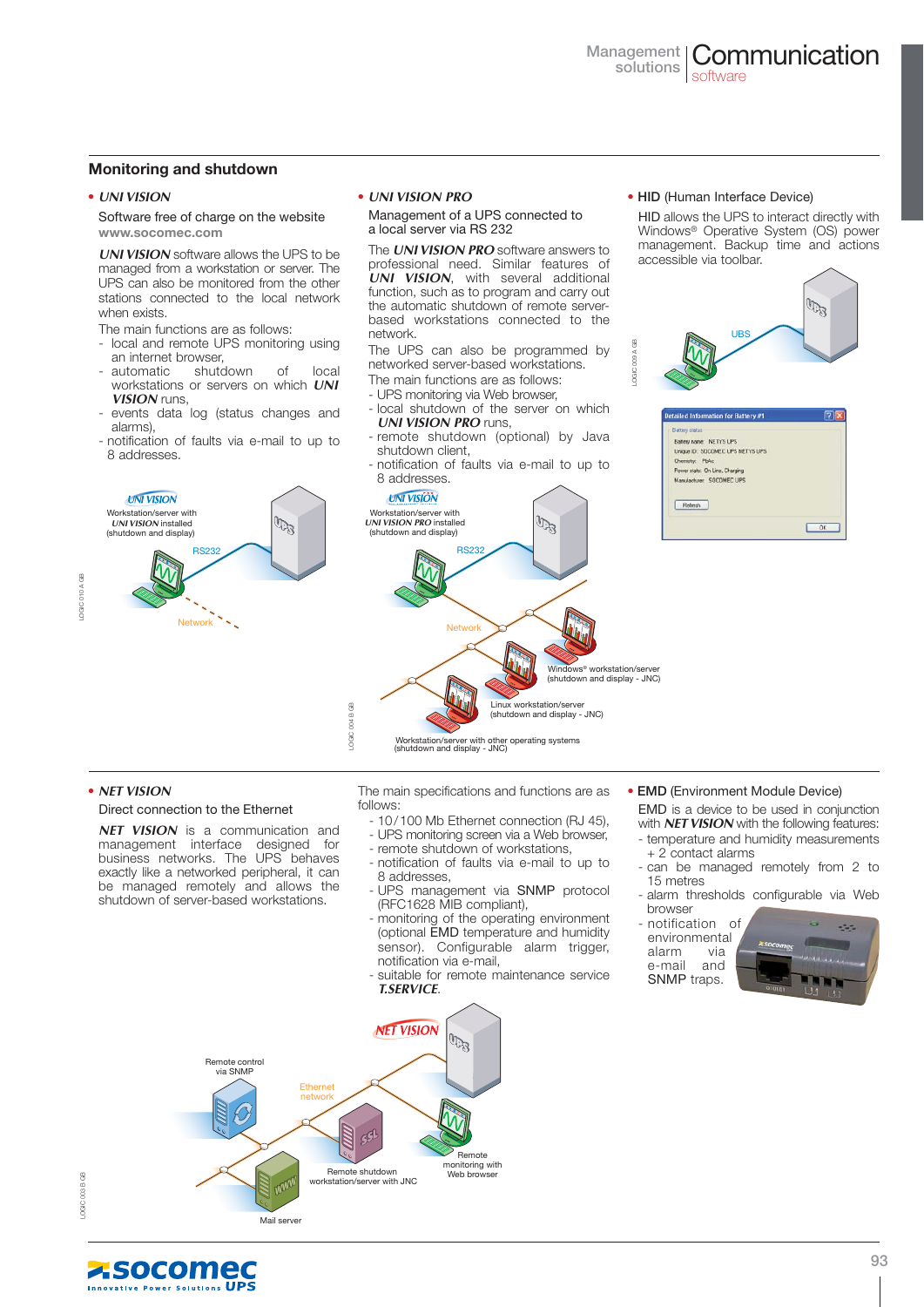

## **Monitoring and shutdown (cont.)**

Our software offer comprises various cutting-edge solutions for the management of the electric power supply, all developed to satisfy the specific requirements of applications in different environments: residential, business and enterprise.

|                                 |                   | HID                        |                                     |  |
|---------------------------------|-------------------|----------------------------|-------------------------------------|--|
|                                 | <b>UNI VISION</b> | Windows <sup>®</sup> power |                                     |  |
|                                 | free download     |                            | management UNIVISION PRO NET VISION |  |
| <b>Netys</b> PE and PL          |                   |                            |                                     |  |
| <b>NETYS PR, UPS-ENTERPRISE</b> |                   |                            |                                     |  |
| <b>MODULYS TW/RK</b>            |                   |                            |                                     |  |
| <b>MODULYS, MASTERYS</b>        |                   |                            |                                     |  |
| <b>DELPHYS DS and ELITE</b>     |                   |                            |                                     |  |
| <b>DELPHYS MP and MX</b>        |                   |                            |                                     |  |
|                                 |                   |                            |                                     |  |

#### **Application software compatibility (via Java Runtime Engine - JRE)**

This range of communication software, created directly by SOCOMEC UPS, ensures the maximum compatibility with all the main operating systems and their future releases.

**UNI VISION** and **UNI VISION PRO** must be installed in the computers directly connected to the UPS. The table below shows their compatibility with the OS with Java technology installed.

**NET VISION** allows a direct interface between the UPS and LAN network avoiding dependence on the server. It is therefore compatible with all networks and multi-OS since it interacts via the Web browser.

JRE is a virtual machine that allows a complete compatibility of programs, such as **UNI VISION PRO**, among the different OS acting as interpreter. It can be downloaded at www.java.com.

**UNI VISION** 

**UNI VISIÖN** 

| Windows Server™ 2003/XP/2000               |  |
|--------------------------------------------|--|
| Linux kernel 2.x Intel architecture        |  |
| IBM AIX 4.3.3/5.x Rs 6000/PPC architecture |  |
| HP HP-UX 10.20/11.x PA-RISC architecture   |  |
| Sun Solaris 8/9/10 Sparc architecture      |  |
| Novell 5/6                                 |  |

#### **Client shutdown application software compatibility**

The UPS back-up time might not always be long enough to cover the whole period of outage. In this case the best way to proceed is to save data and correctly shutdown the machines before the complete absence of the supply.

The client is a small software to be installed in the remote computers. It shows data and executes commands sent by **UNI VISION PRO** or **NET VISION** via the LAN. Clients can be native for every single OS, or multi-OS and more advanced features such as "JAVA & .NET Shutdown client" (JNC). It has been developed by SOCOMEC UPS on a JRE platform.

The table below shows the clients' compatibility with the main OSs.

|                                                                                | Client included<br>in standard<br>NET VISION<br>suite | <b>JNC</b><br>client available<br>on request |
|--------------------------------------------------------------------------------|-------------------------------------------------------|----------------------------------------------|
| Windows Server <sup>™</sup> 2003/XP/2000                                       | ●                                                     | $\bigcirc$ (1)                               |
| Novell 4.x                                                                     |                                                       |                                              |
| Novell 5/6                                                                     |                                                       |                                              |
| SCO Unixware 7.0 (intel architecture)                                          |                                                       |                                              |
| SCO Open Server from version 5.x (intel architecture)                          |                                                       |                                              |
| Sun Solaris versions 2.6 to 8.0 (intel architecture)                           |                                                       |                                              |
| Sun Solaris 8/9/10 Sparc architecture                                          |                                                       |                                              |
| Linux Kernel 2.2.x or later versions (intel architecture) - Red Hat compatible |                                                       |                                              |
| Linux kernel 2.x Intel architecture                                            |                                                       |                                              |
| Windows <sup>®</sup> ME/NT/2000/XP/Server 2003/Vista™                          |                                                       |                                              |
| IBM AIX 4.3.3/5 x Rs 6000/PPC architecture                                     |                                                       | $\bullet$                                    |
| <b>IBM AS 400 V4R5</b>                                                         |                                                       | $\bullet$                                    |
| HP HP-UX 10.20/11 x PA-RISC architecture                                       |                                                       | $\bullet$                                    |
| Apple Mac Os X JAVA JRE included in OS X                                       |                                                       | ●                                            |
| I) Surgested for Windows 2003 ServerTM                                         |                                                       |                                              |

*(1) Suggested for Windows 2003 Server™.*